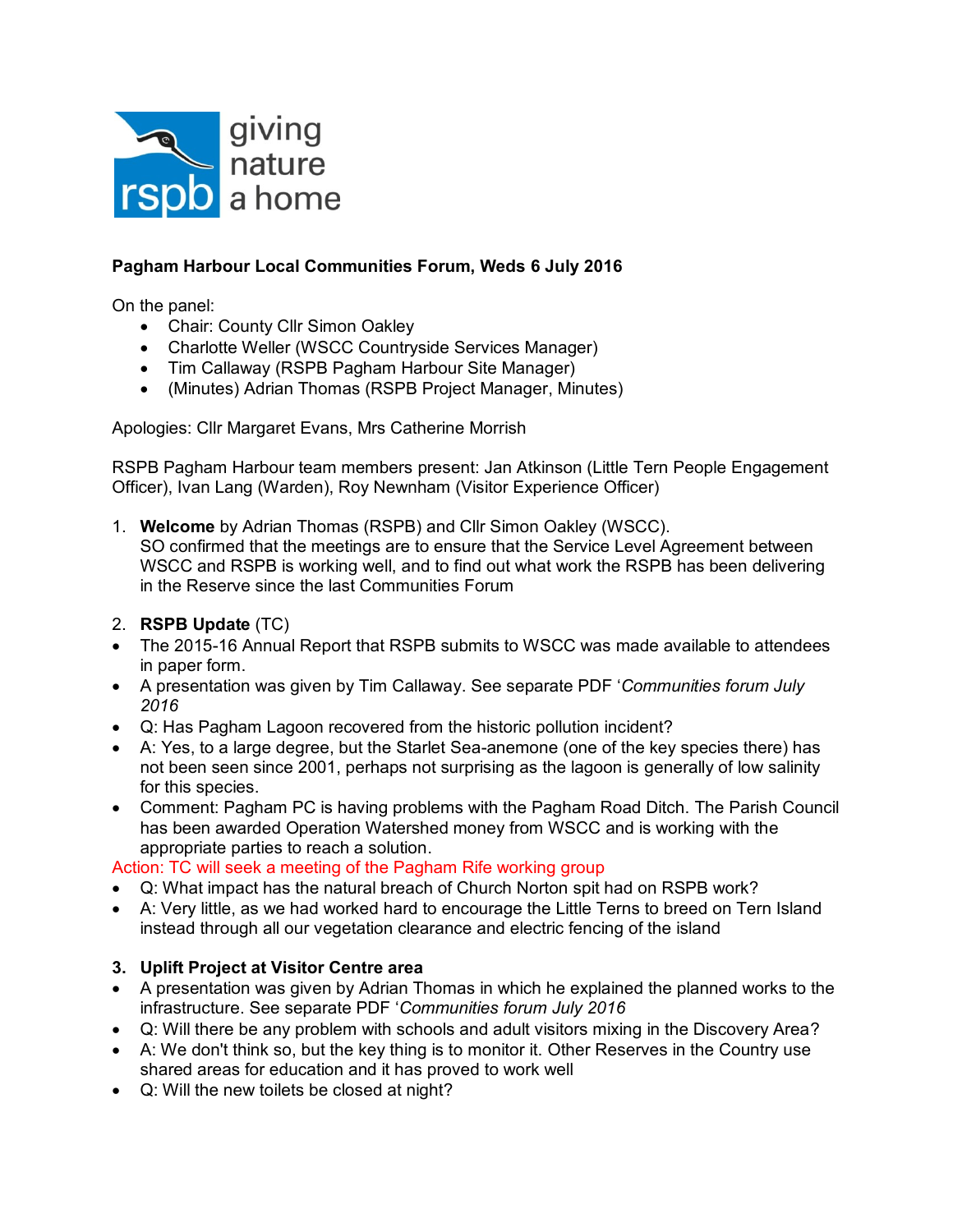- A: We haven't decided, but it is a possibility. We want to keep it open, but at the same time these will be brand new facilities that we don't want damaged.
- SO checked that the funding is in place to deliver the planned works.
- AT confirmed that with WSCC monies, Friends of Pagham Harbour support, applications in to Veolia and Heritage Lottery Fund (HLF), and a sizable chunk of core RSPB cash, RSPB should be able to deliver the whole programme set out.
- SO mentioned the s106 monies held by Chichester District Council that may become available to the reserve.
- Ray Radmall (Pagham PC) alerted the meeting to the potential for s106 monies from housing at Pagham for wardening, fencing and signage. It is possible up to 3000 new houses will be built at Pagham, although the Parish Council is resisting this.
- CW encouraged people to comment on the planning application, and not to forget that positive ones are valuable.

# **4. Review of the byelaws**

 Following the re-declaration of the reserve boundary, WSCC has committed to reviewing the byelaws. CW has spoken to Natural England (NE) (who are the authority which will need to approve the byelaws). They have confirmed that they now have a new standard format. The review will be an inclusive process and will be taken forward in 2016.

# **5. AOB**

- Q: What is the situation regarding the Pagham Harbour to Medmerry cycle path?
- A: RSPB is awaiting final design of a key section that passes through Southern Water land. RSPB will then be able to mark the route out, but cyclepath surfacing will be dependent on funding.
- Q: What is the situation regarding the English Coastal Path?
- A: This NE led project for the whole country is seeking to deliver a national coastal footpath, in sight of the sea, by 2018. Where possible, it will follow existing footpaths, and this is likely to be the case at Pagham Harbour. At Pagham Harbour, we understand that NE is at an early stage of what is a long process of consultation.
- Q: Is there any news from the Environment Agency regarding flood defence works at Sidlesham?
- A: No, we have heard nothing recently.
- Q: Have the footpaths around Medmerry been finalised?
- A: No, we await the Environment Agency's conclusion of the final land deal.
- TC: The Inshore Fisheries Conservation Agency (IFCA) is required to draw up management plans for fisheries, and that includes for Pagham Harbour MCZ. IFCA has produced a fact sheet outlining their proposals and the consultation process (posters were available on the night – available from Sussex Inshore Fisheries and Conservation Authority, 12a Riverside Business Centre, Brighton Road, Shoreham-by-Sea, West Sussex BN43 6RE. 01273 454407, www.sussex-ifca.gov.uk). We understand that they will be going out to consultation once their plans are drawn up.
- Q: Is Pagham Harbour open to navigation?